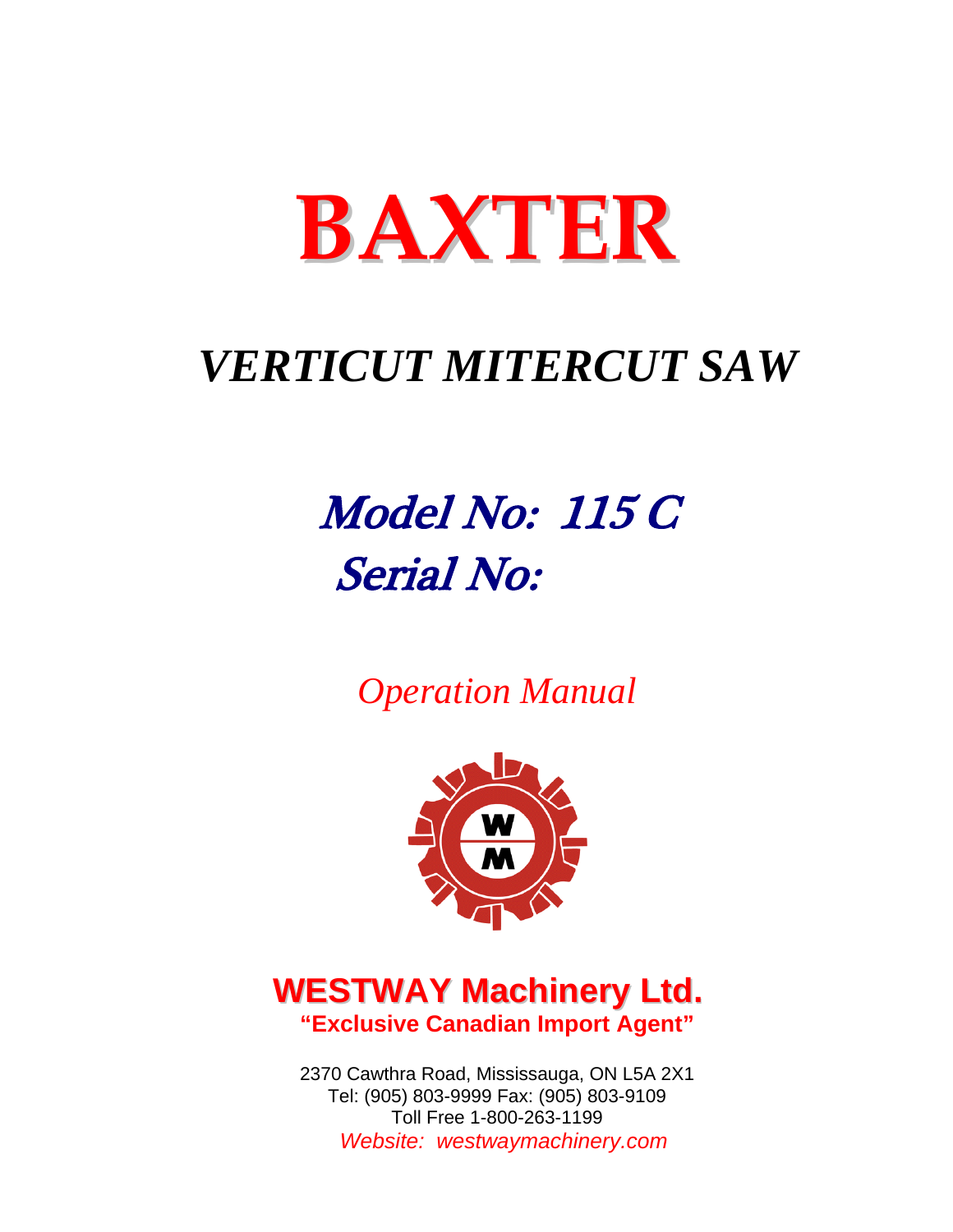



VERTICUT Model 115C instruction Manual Serial Numbers: 6429 TO 6433 inclusive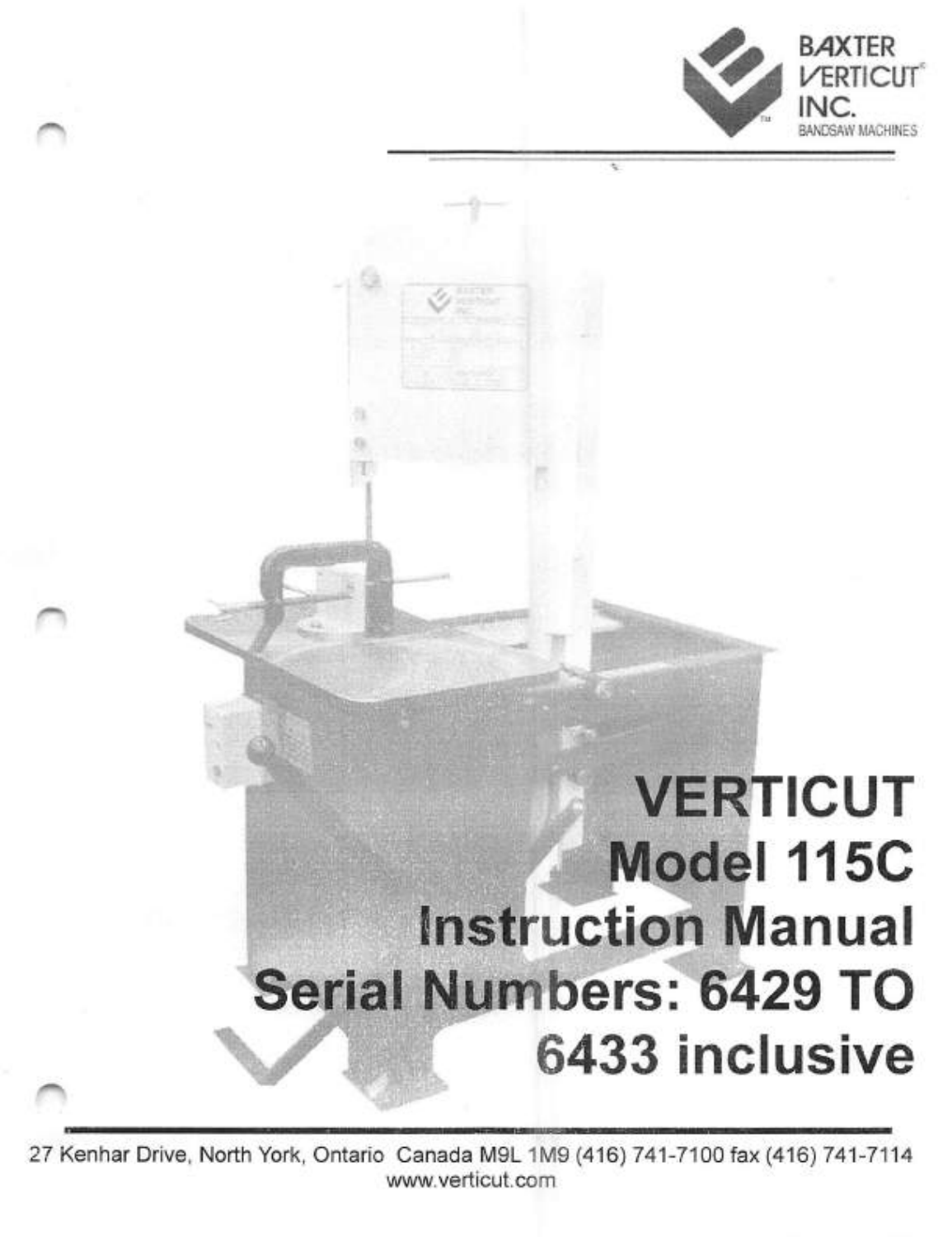# Table of Contents





| 1. Forward                                                                                                                                                                                                                           |  |
|--------------------------------------------------------------------------------------------------------------------------------------------------------------------------------------------------------------------------------------|--|
|                                                                                                                                                                                                                                      |  |
| 3. Safety Instructions <b>Constitutions Constitutions 3</b>                                                                                                                                                                          |  |
| 4. Machine Specifications <b>contract and the Specifications</b>                                                                                                                                                                     |  |
| 5. Machine Views were recommendated and construction and construction of the Views of the A                                                                                                                                          |  |
| 5.1.1 Front View <b>Constitution</b> Constitution of the Constitution of Australian Constitution of Australian Constitution of Australian Constitution of Australian Constitution of Australian Constitution of Australian Constitu  |  |
| 5.1.2 Left Side View communication communications association assessment in S                                                                                                                                                        |  |
|                                                                                                                                                                                                                                      |  |
| 7. Operating Instructions <b>Executive Contract Contract Contract Contract Contract Contract Contract Contract Contract Contract Contract Contract Contract Contract Contract Contract Contract Contract Contract Contract Contr</b> |  |
| 7.1 Electric Control www.www.www.www.www.www.www.www.www.web                                                                                                                                                                         |  |
|                                                                                                                                                                                                                                      |  |
|                                                                                                                                                                                                                                      |  |
| 7.1.2 Saw Operation-Electrical manuscription and Sales B                                                                                                                                                                             |  |
| 7.2 Material Clamping entertainment and a control of a control of a control of a control of a control of a control of a control of a control of a control of a control of a control of a control of a control of a control of        |  |
| 7.2.1 Work Table View William Communication Communication of G                                                                                                                                                                       |  |
|                                                                                                                                                                                                                                      |  |
|                                                                                                                                                                                                                                      |  |
|                                                                                                                                                                                                                                      |  |
| 7.3 Saw Carriage Movement                                                                                                                                                                                                            |  |
| 7.3.1 Carriage Handles / Foot Pedal View <b>Commission Commission</b>                                                                                                                                                                |  |
| 7.3.2 Carriage Handle <b>Communication Communication</b> Property of President Property of President President President President President President President President President President President President President Presid  |  |
| 7.3.3 Foot Pedal <b>Procession Communication</b> Processing Contract Processing T                                                                                                                                                    |  |
|                                                                                                                                                                                                                                      |  |
| 7.5 Cutting Force <b>Constitution Constitution</b> Constitution Constitution Constitution Constitution Constitution R                                                                                                                |  |
| 7.5.1 Adjust Cutting Force View <b>Constitution</b> B                                                                                                                                                                                |  |
| 7.5.2 Cutting Pressure Adjustment manuscription and contact and a                                                                                                                                                                    |  |
| 7.6 Saw Travel Adjustment                                                                                                                                                                                                            |  |
|                                                                                                                                                                                                                                      |  |
| 7.6.2 Carriage Travel                                                                                                                                                                                                                |  |
|                                                                                                                                                                                                                                      |  |
|                                                                                                                                                                                                                                      |  |
| 8.2 Blade Tensioning <b>contract the contract of the Contract of Contract of Contract of Contract of Contract of Contract of Contract of Contract of Contract of Contract of Contract of Contract of Contract of Contract of Con</b> |  |
|                                                                                                                                                                                                                                      |  |
| 8.3 Blade Installation <b>Commission Commission</b> Commission Commission Commission Commission                                                                                                                                      |  |
|                                                                                                                                                                                                                                      |  |
| 9. Cutting Speed <b>continuous continuous continuous continuous</b> continuous continuous 10                                                                                                                                         |  |
| 9.1 Machine Speeds (10) 10 and 10 and 10 and 10 and 10 and 10 and 10 and 10 and 10 and 10 and 10 and 10 and 10                                                                                                                       |  |
|                                                                                                                                                                                                                                      |  |
| 9.3 Blade Speed Chart <b>Constitution Constitution Constitution</b> 10                                                                                                                                                               |  |
|                                                                                                                                                                                                                                      |  |
| 11. Warranty <b>communication communication</b> communication continues and continues and the 12                                                                                                                                     |  |
|                                                                                                                                                                                                                                      |  |
| 13. Blade Alignment <b>Commission Commission Commission</b> Blade Alignment 12                                                                                                                                                       |  |
|                                                                                                                                                                                                                                      |  |
|                                                                                                                                                                                                                                      |  |
|                                                                                                                                                                                                                                      |  |
| 14. Assembly Drawings <b>Constitution Constitution</b> 13                                                                                                                                                                            |  |
| 14.1 Table, Clamp Material Stop Assembly manufactured and 13                                                                                                                                                                         |  |
|                                                                                                                                                                                                                                      |  |
|                                                                                                                                                                                                                                      |  |
| 14.3 Slide Assembly 14                                                                                                                                                                                                               |  |
| 14.4 Drive Assembly occurrences accessors and contained access to the set of 5                                                                                                                                                       |  |
|                                                                                                                                                                                                                                      |  |
| 14.6 Electric Schematic-Single Phase 115/1/60 mmmmmmmmmmmmmmmmm 16                                                                                                                                                                   |  |
|                                                                                                                                                                                                                                      |  |
|                                                                                                                                                                                                                                      |  |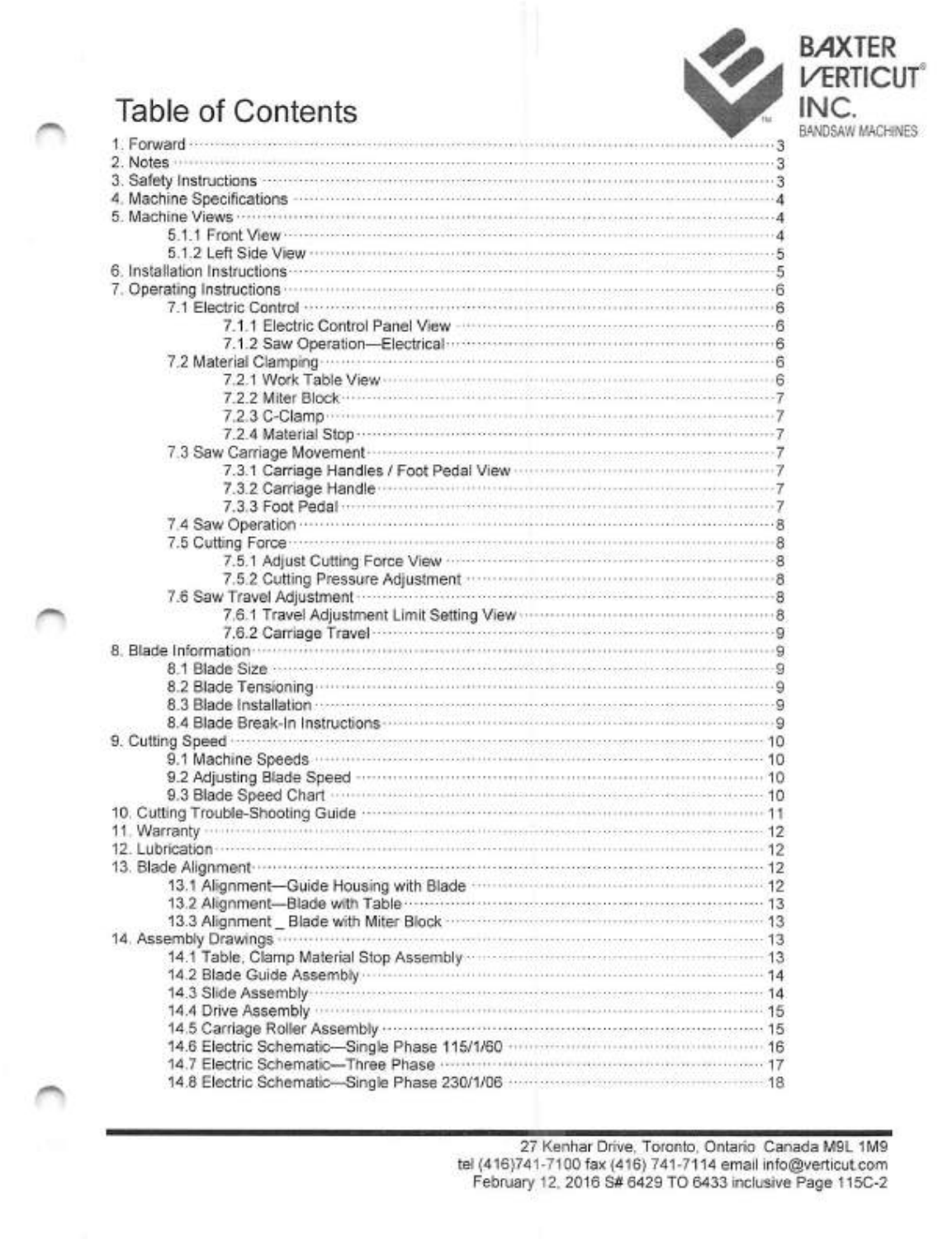

Verticut model 115-C has been designed and built to meet the cutting needs of the majority of shops. Care has been taken to ensure the quality of all parts and components so that the machine will provide you with years of use.

This manual will provide all specifications, dimensions and maintenance procedures.

#### 2. Notes:

- Before operating the machine you must read the manual thoroughly to familiarize yourself with the machine.
- Machine must be electrically connected through a fused electrical disconnect, fused to the rating on the
- name plate and conforming to all local electric codes. The work must be done by a qualified electrician.
- For information, general inquiries or the name of the nearest dealer please call

Baxter Verticut Inc. 27 Kenhar Drive Weston (Toronto), Ontario Canada M9L 1M9 tel (416) 741-7100 fax (416) 741-7114

- email lnfo@verticut.com
- This manual is copyrighted by Baxter Verticut and no parts of it may be reproduced without the written consent of Baxter Verticut.

### 3. Safety Instructions:

This machine is a powerful metal cutting saw it would have no problem to cut you. You as the operator must treat the machine with respect to avoid any injures.

# BE CAREFUL! WORK SAFELY!

- 1. Do not operate this machine until you have read the manual and been instructed on all standard shop safety precautions.
- 2. Keep away from all moving parts. Including but not limited to the following; saw blade, blade wheels, pulleys, v-belts, motor, etc.
- 3. Never operate the machine unless all guards are in place.
- 4. The machine is designed for use by only one operator, do not let two people work on the machine at the same time.
- 5. Always keep the machine and your work area clean and remove all obstacles.
- 6. Never load, unload stock or remove cut parts from the machine while the blade is running.
- 7. Support long or heavy stock in the front and rear of the machine.
- 8. Always clamp the stock securely before operating the machine.
- 9. When changing the blade always wear gloves and safety glasses. Do not throw the blade into the air to uncoil. If you do not know how to uncoil the blade get instructions from your blade supplier.
- 10. Do not wear jewelry, gloves, loose clothing or have long hair unconfined while operating this machine.
- 11. When performing maintenance work on the bandsaw machine always disconnect the power supply.
- 12. Use the proper speeds, feeds and coolant as required. More information on this is the subsequent chapters.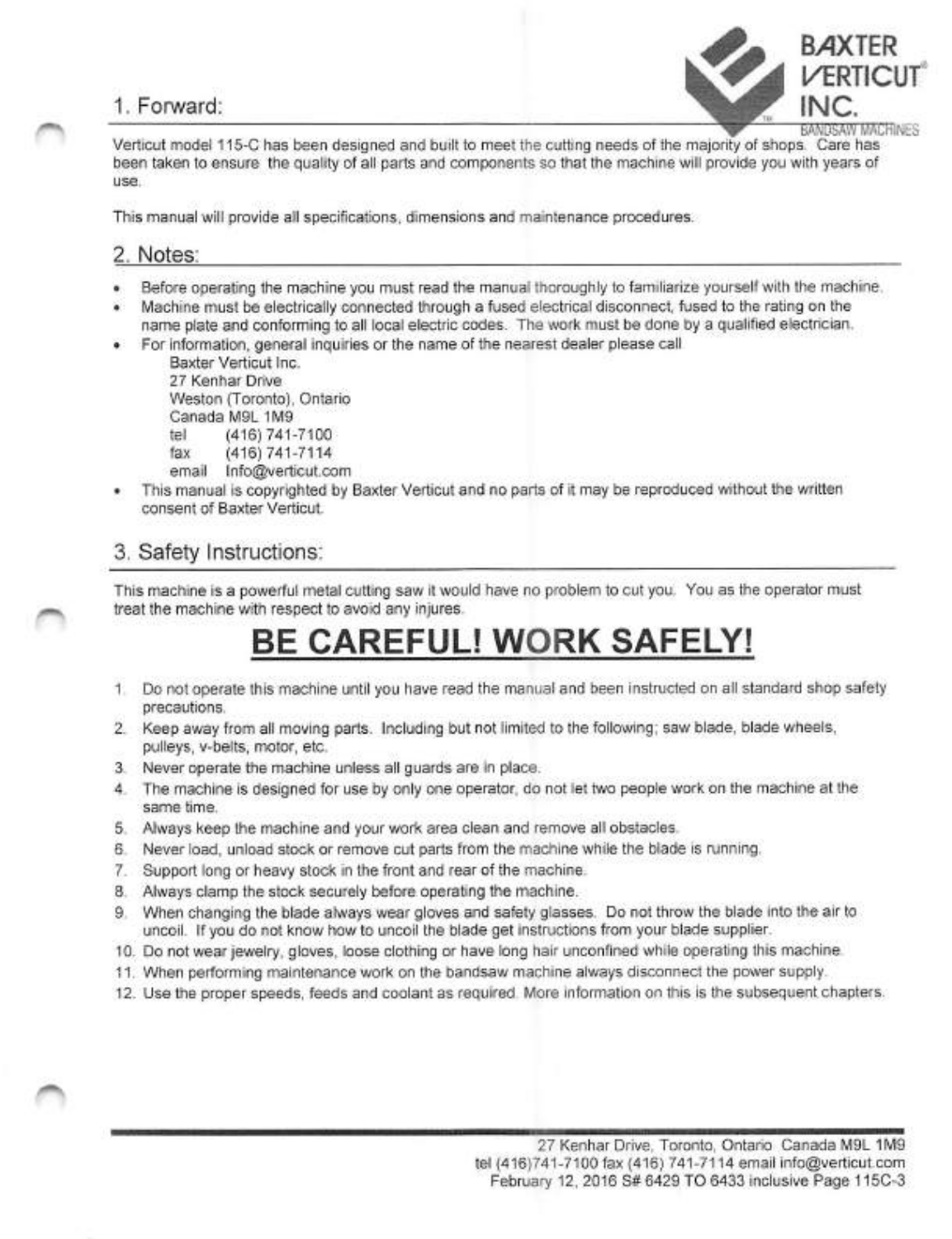

### 4. Machine Specifications:

Cutting Capacity Round @90° Round @90° 8 1/2" length limit 13" Round @ 45° Square Blade Dimensions Blade Speed Blade Tension Blade Guides Wheel Diameter Blade Drive Voltage Table Height Work Table Material Clamping Vise Miter Cutting Machine Weight Maximum Work Load Overall Dimensions

#### 7 1/2" 10" 1/4" to 3/4" X 10' 75, 130, 215, 350 ft/min 30,000 psi Hardened Rollers 15 1/4" 3/4 hp 115 volts, 1 phase 30" 1" X 18" X 30" ground c-clamp 4" diameter +/- 45° 1,000 lbs. 1,600 lbs. 34"W X 48" D X 68"H

 $10"$ 

255 mm 330 mm 190 mm 330 X 255 mm 6 mm to 19 mm x 3050 mm 22,40, 66, 107 m/min

387 mm 0.5 kW

762 mm 25 mm x 457 mm x762 mm

460 kg 680 kg 860x 1220x 1730 mm

#### 5. Views of Machine:

5.1.1 Front View

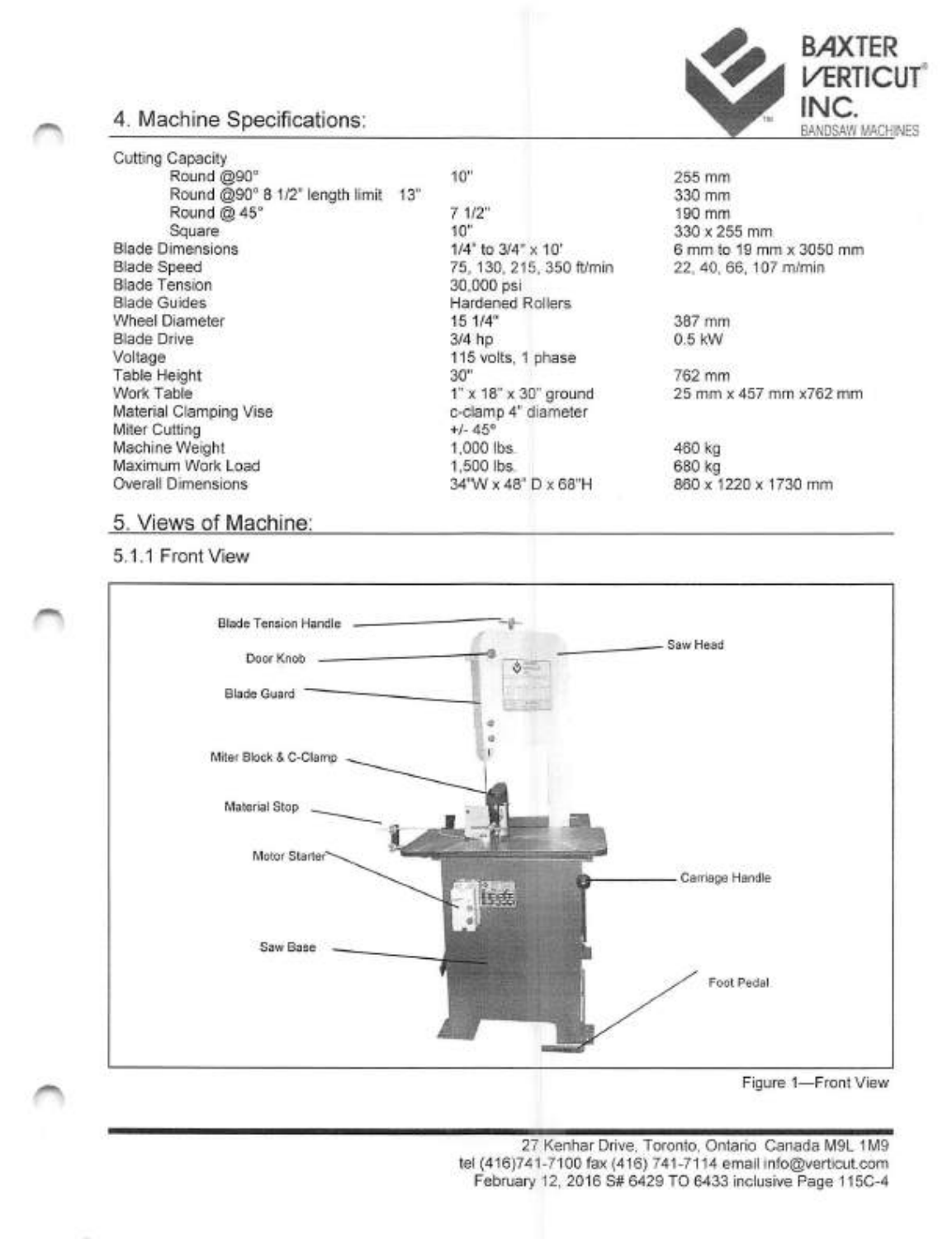

Figure 3—Left Side View

### 6. Installation Instructions:

To insure maximum productivity and minimum problems with your new bandsaw machine the following procedure must be carefully followed regarding the installation and adjustment of this sawing machine.

When the machine arrives unpack the machine and remove the protective coating from the table and all exposed metal surfaces. Oil all moving surfaces with a general machine oil.

Position the machine where desired. Level the saw from the bed and securely anchor all four corners.

Check the blade. During transportation the blade may have been damaged if this has occurred contact your cartage company. The Blade should be tensioned to 30,000 psi. Now check to see if the blade is square to both the table and the miter block. To do this use an accurate machinist square. If either the blade or the vise are not square the machine must be aligned which is described in section 18.

Have the power connection done by a qualified electrician through a fused disconnect box as required by local codes.

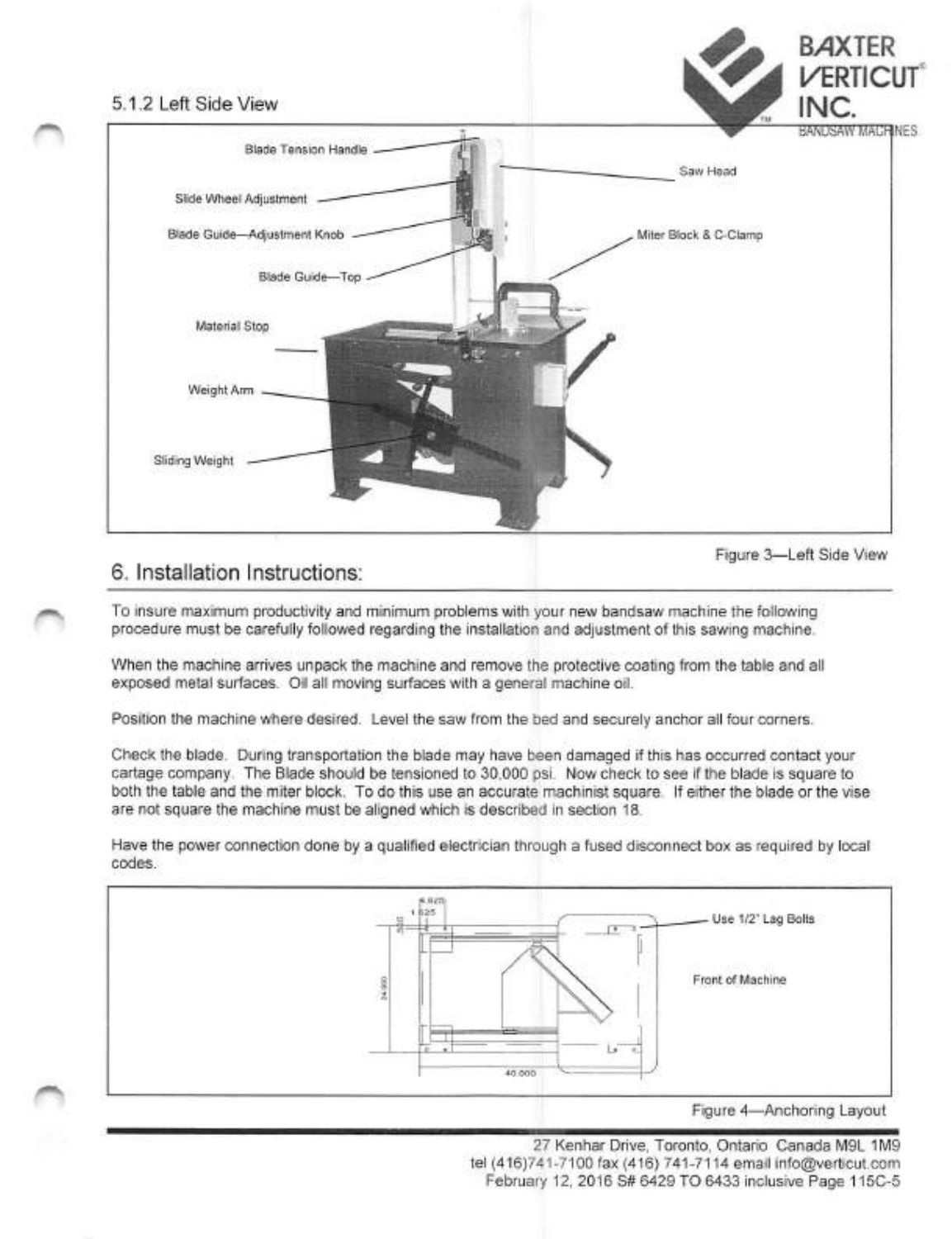

## 7. Operating Instructions:

#### 7.1 Electric Control

#### 7.1.1 Electric Control Panel View



Figure 5—Electric Control Panel

#### 7.1.2 Electrical Operation

- The machine must be electrically hooked up to a appropriately fused electrical supply through an adequate supply cord.
- For 220 volt single phase a minimum 16 gauge supply cord. The supply should be fused for 8 amps.
- The machine shown is equipped with a magnetic starter. This will prevent the machine from restarting if the power is temporarily interrupted,
- The on and off push buttons are located as shown above.
- Caution should be used when turning the machine on. The blade should be clear of any obstructions or personnel. When the on button is depressed the saw blade will start.
- When the off button is depressed the saw blade will stop.

#### 7.2 Material Clamping

#### 7.2.1 Work Table View

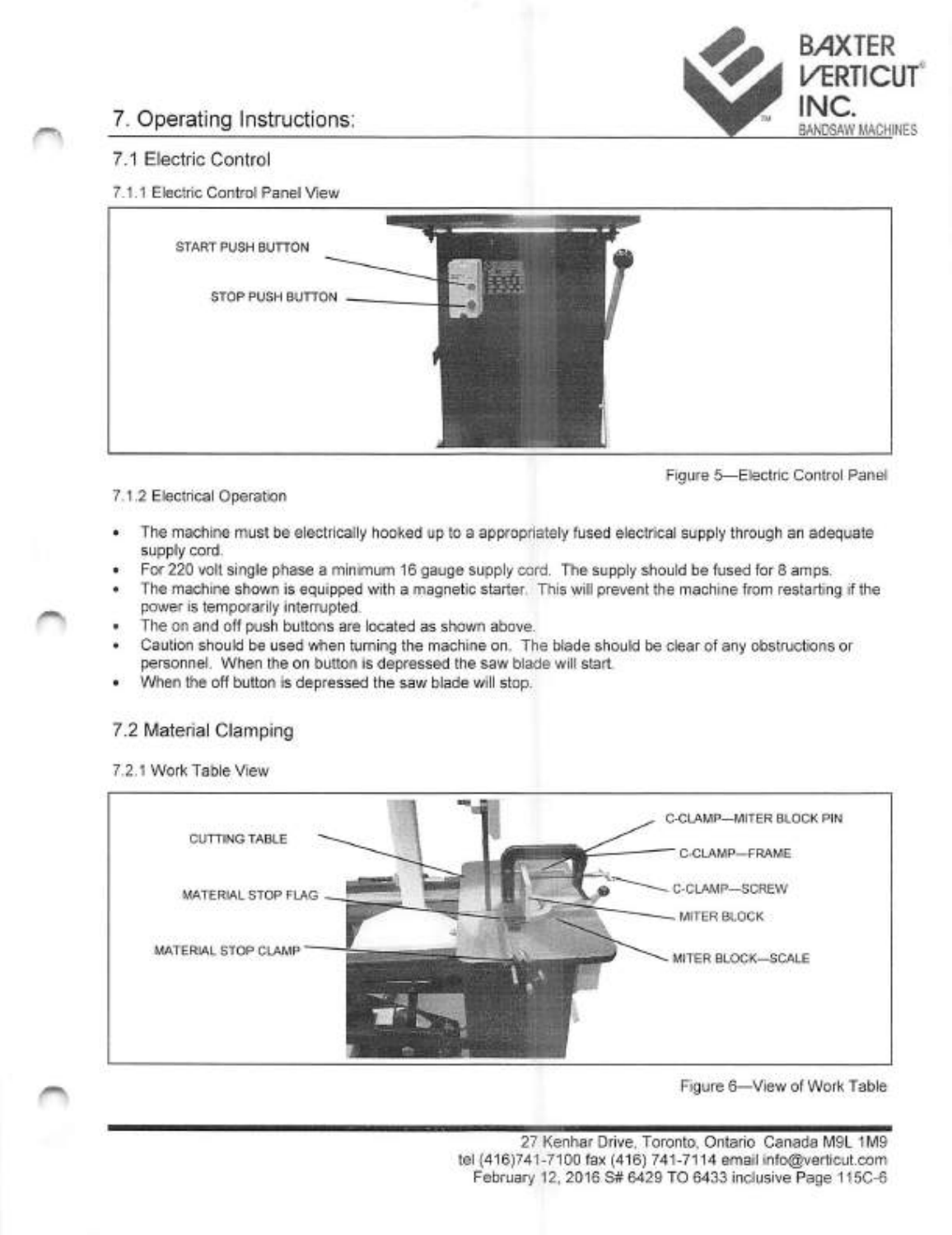

- The miter block is used to brace the material to be clamped.
- The miter block can be set at 0° or between ±45° for miter cutting.
- The scale is on the miter block and the zero is punched onto the work table.
- The miter block is held in place with a dowel pin and a bolt. A 9/16" wrench is required to loosen the bolt.

#### 7.2.3 C-Clamp

- The c-clamp is used to hold clamp the material against the work vise.
- The c-clamp can be located on either side of the saw blade and is located by pushing the pin through the miter block.
- The c-clamp can clamp material up to 4" in diameter.

#### 7.2.4 Material Stop

- The material clamp is used to do repetitive cutting.
- The distance is set by clamping the material flag to the desired distance.
- The material clamp assembly is held in a block under table.

#### 7.3 Saw Carriage Movement

7.3.1 Carnage Handles View



Figure 7—View of Carriage Handles

#### 7.3.2 Carriage Handle

- The carriage handle is used to move the saw carriage.
- With the handle pressed down the saw carriage retracts and the handle toggles into place.
- When lifting the saw handle slowly move the carriage forward so that it does not rush forward.

#### 7.3.3 Foot Pedal

- The foot pedal is used to retract the saw carriage 4".
- The use of this pedal is for repetitive cutting of small diameters.
- Slowly release the foot pedal so that saw carriage does not rush forward.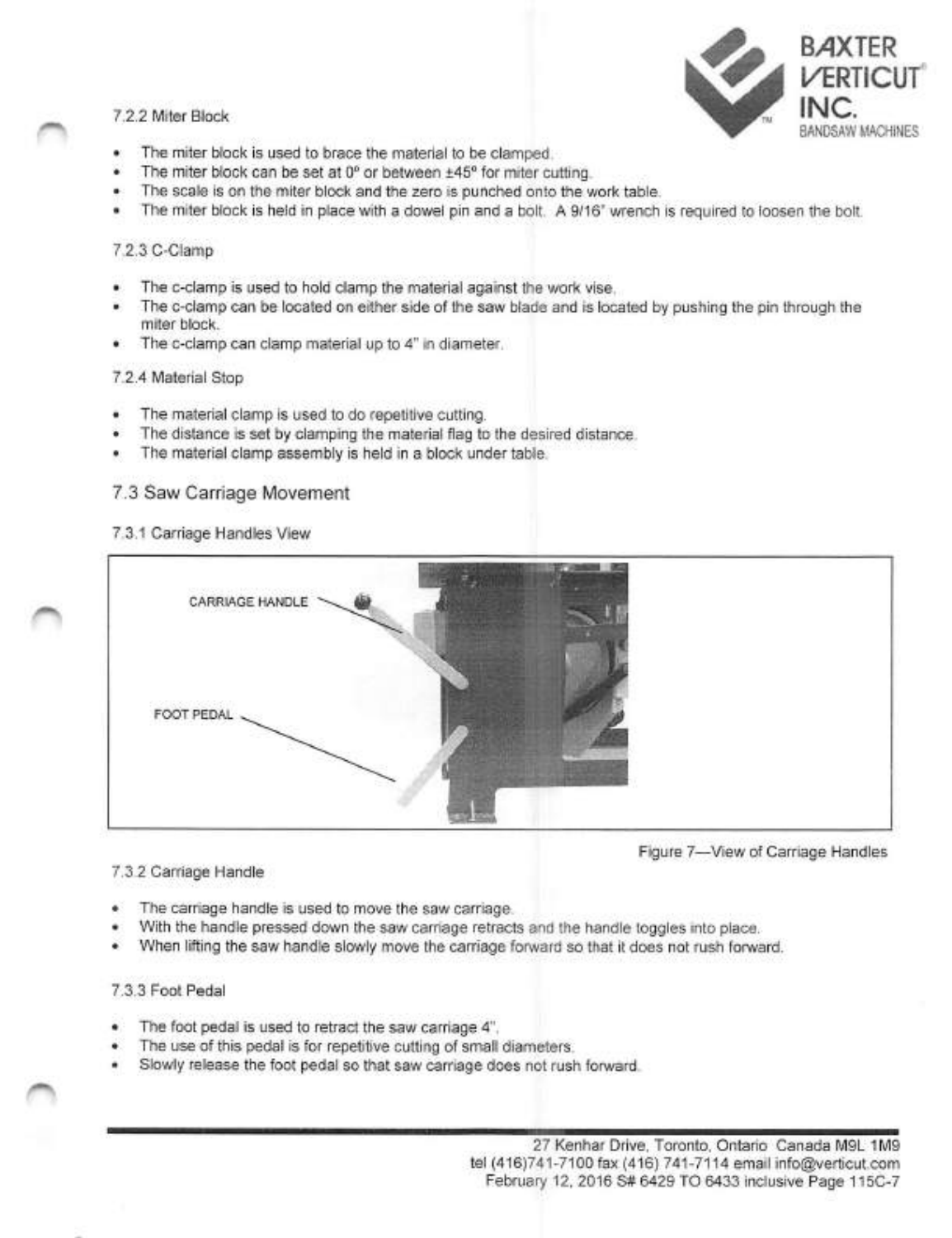# **BAXTER** VERTICUT 7.4 Saw Operation **INC. INC. INC. INC.**

- Clamp material firmly making certain that the material is level and square with the machine.
- To assure good blade life, use a blade that has at least three teeth in contact with the material at all times.
- Start the saw.
- Advance the saw blade do not release the handle until the cut has begun. Lack of care at this point could result in loss of blade alignment.
- The counter weight on the left side of the machine will adjust the cutting pressure to suit the thickness of material and the blade size.
- When the saw cut is finished press the stop button to turn the machine off.

#### 7.5 Cutting Force

#### 7.5.1 Adjusting Cutting Force View



7.5.2 Cutting Pressure Adjustment Figure 8-Hydraulic Control Panel View

The cutting pressure is adjusted by positioning the weight on the weight cross arm. Position the weight to the front on the machine for a greater cutting pressure, while towards the back decreases the cutting pressure.

Low cutting pressure is used for soft materials such as aluminum, while higher pressure are used for tool, and machinery steels and materials which work harden.

#### 7.6 Saw Travel Adjustment

7.6.1 Travel Adjustment Limit Setting View

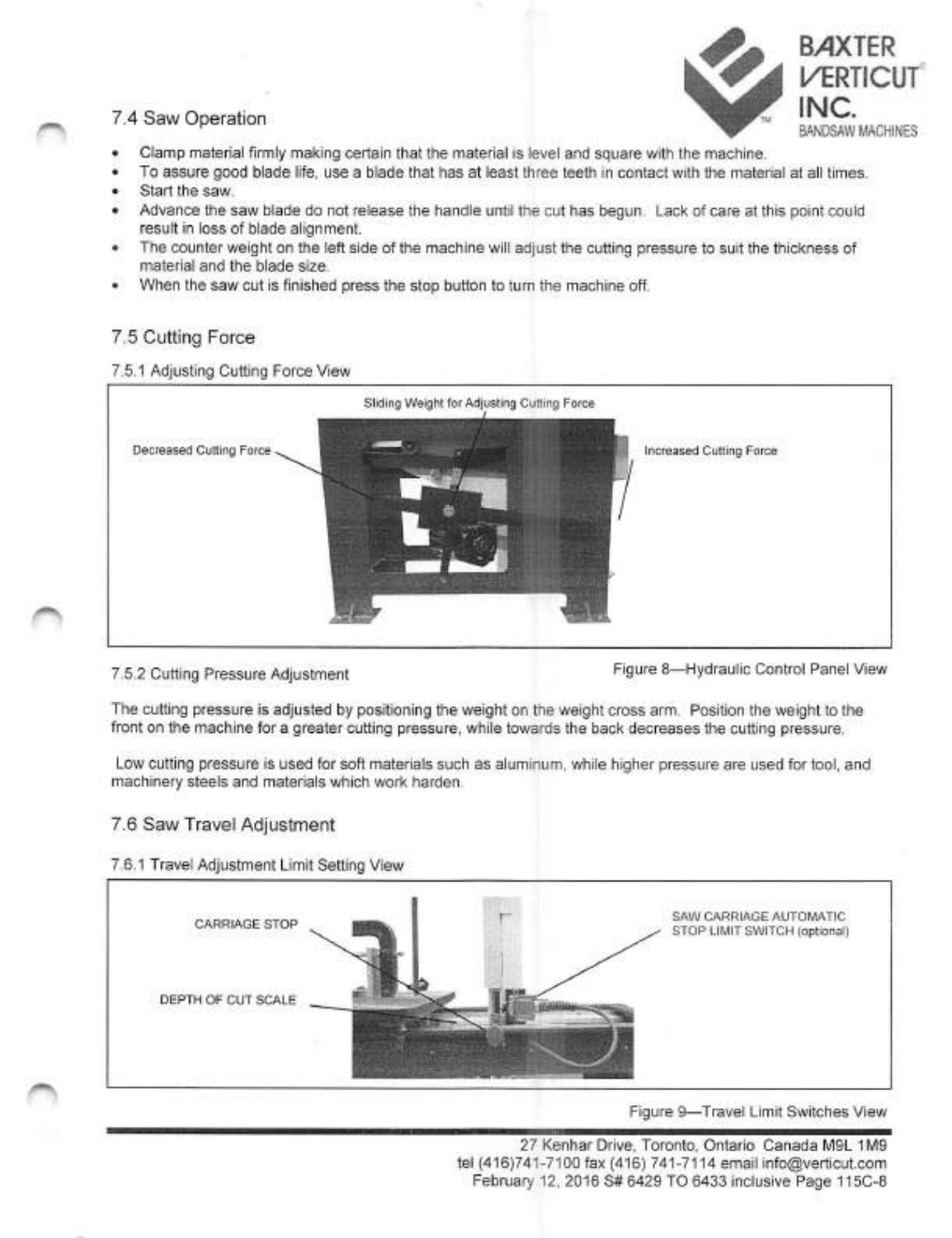

The carriage travel can be set to stop the carriage from cutting all the way through the material, used for notching blocks. This is accomplished by moving carriage stop clamp. The depth of cut is shown on the scale mounted on the saw base.

To contour cut the saw head is locked in the front position. To do this move the carriage to the front, undo the stop clamp and remove it from the base rail, reposition the stop clamp so that it is behind the saw carriage and then tighten the screw, thereby locking it into place.

If the saw is equipped with the automatic shut off the saw will stop whenever the carriage strikes the stop clamp. Also the head can not be locked in the forward position because the stop clamp will Interfere with the limit

#### 8. Blade Information:

#### 8.1 Blade Size

### Blade Size 1/4" to 3/4" x 10'

As a bandsaw machine manufacturer Baxter Verticut has found that to achieve the best cutting results only premium quality blades should be used. The machine comes from the factory equipped with a premium quality blade.

#### 8.2 Blade Tensioning

The blade should be tensioned to 30,000 psi.

This can be determined by deflecting the saw blade In the middle of the throat. The blade should deflect approximately 1/2" using a 15 lb pull.

#### 8.3 Blade Installation

When uncoiling the blade always wear safety glasses and gloves. Do not throw he blade into the air to uncoil it! Besides being extremely dangerous this can also damage the blade teeth. If you do not know how to uncoil the blade get instructions from your blade supplier.

- 1. Turn power off.
- 2. Retract saw carriage and lock head In back position by using carriage stop clamp.
- 3. Remove tension in blade, unscrew handle but do not remove.
- 4. Push blade out of guides.
- 5. Remove old blade.
- 6. Clean machine.
- 7. Install blade onto machine, teeth must point so as to cut when the wheels turn in the counterclockwise direction.
- 8. Lightly tension blade.
- 9. Twist blade and slide into each blade guide.
- 10. Tension blade as described in section 8.2.
- 11. Jog machine and turn ON and OFF quickly.
- 12. Visually inspect to make certain the blade is seated against the wheel shoulders.
- 13. If everything is correct the machine is ready.
- 14. Blade break-in procedure should now be done.

#### 8.4 Blade Break-In Instructions

Blade break-in is very important if the maximum blade life is going to be achieved. Blade break-in procedure is similar to a lapping action on the blade teeth removing the sharp edges.

The following steps should be followed for break-in procedure.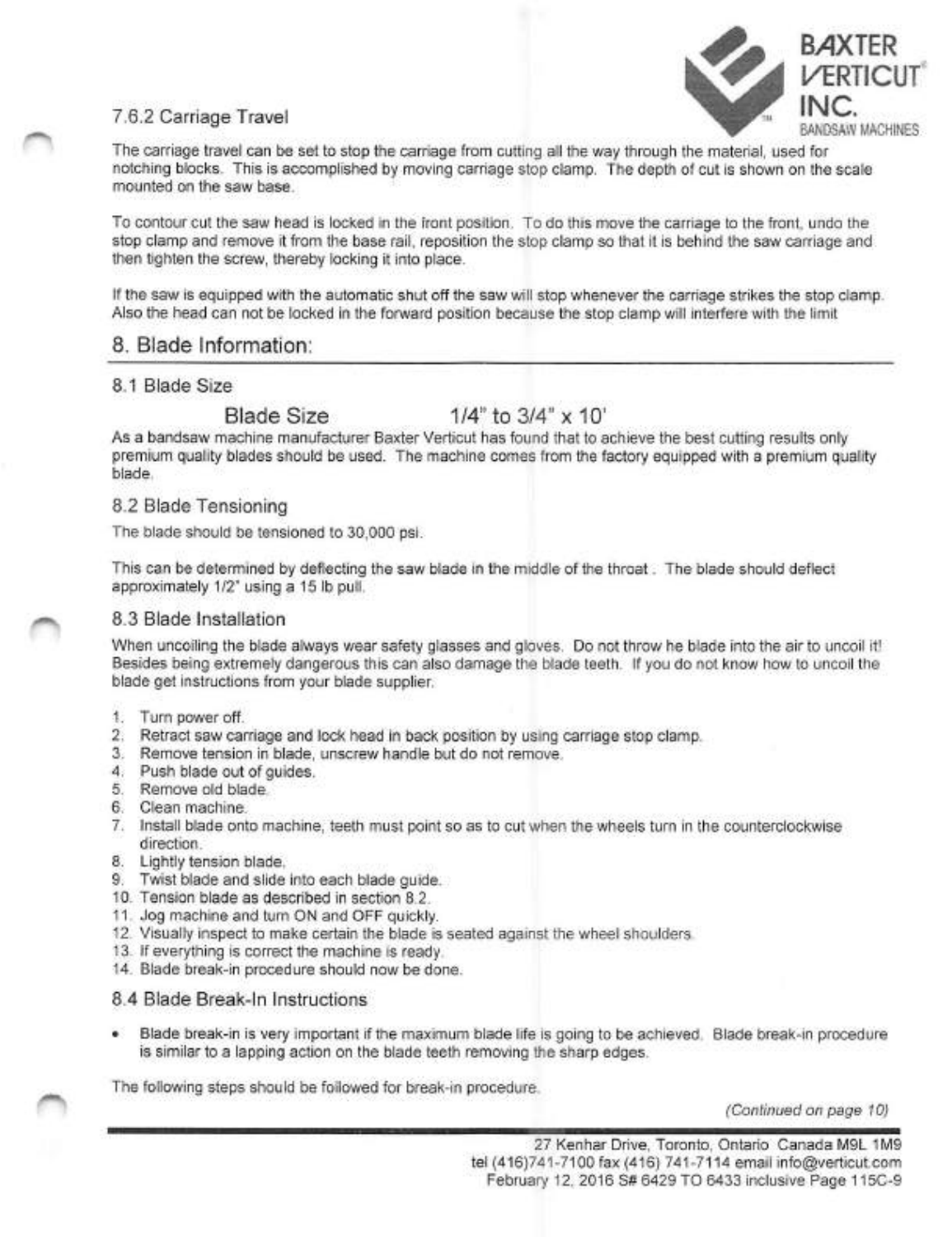

- 1. Select the proper cutting speed for the material to be cut.
- 2. Cut a 25% of the normal cutting pressure setting for 10 minutes
- 3. Increase cutting pressure to 50% of normal setting and cut for 10 minutes
- 4. Increase cutting pressure to 75% of normal setting and cut for 10 minutes.
- 5. Increase cutting pressure to 100% of normal and proceed to cut.

Check with you blade supplier for specific instructions.

The blade equipped on the machine from the factory has already been broken-in for your convenience.

### 9. Cutting Speed:

#### 9.1 Machine Speeds



### 9.2 Adjusting Blade Speed Figure 10—Drive Pulleys

- 1. Turn machine off and lock out.
- 2. Move carriage forward.
- 3. Lift up motor and move belt to desired speed. Belt must be on pulley steps which are in line with each other.
- 4. Lower motor.
- 5. Machine is ready.

#### 9.3 Blade Speed Chart (for bimetal blades)

| MATERIAL                            | SPEED (FEET PER MINUTE) |
|-------------------------------------|-------------------------|
| CARBON STEEL-LOW & MEDIUM   130-215 |                         |
| CARBON STEEL-HIGH 75-130            |                         |
| STRUCTURAL STEEL                    | $130 - 215$             |
| FREE CUTTING MATERIAL 215           |                         |
| DIE STEEL 75                        |                         |
| TOOL STEEL 75                       |                         |
| HOT WORK STEEL 75-130               |                         |
| STAINLESS STEEL   75                |                         |
| CAST IRON                           | 130                     |
| ALUMINUM                            | 350                     |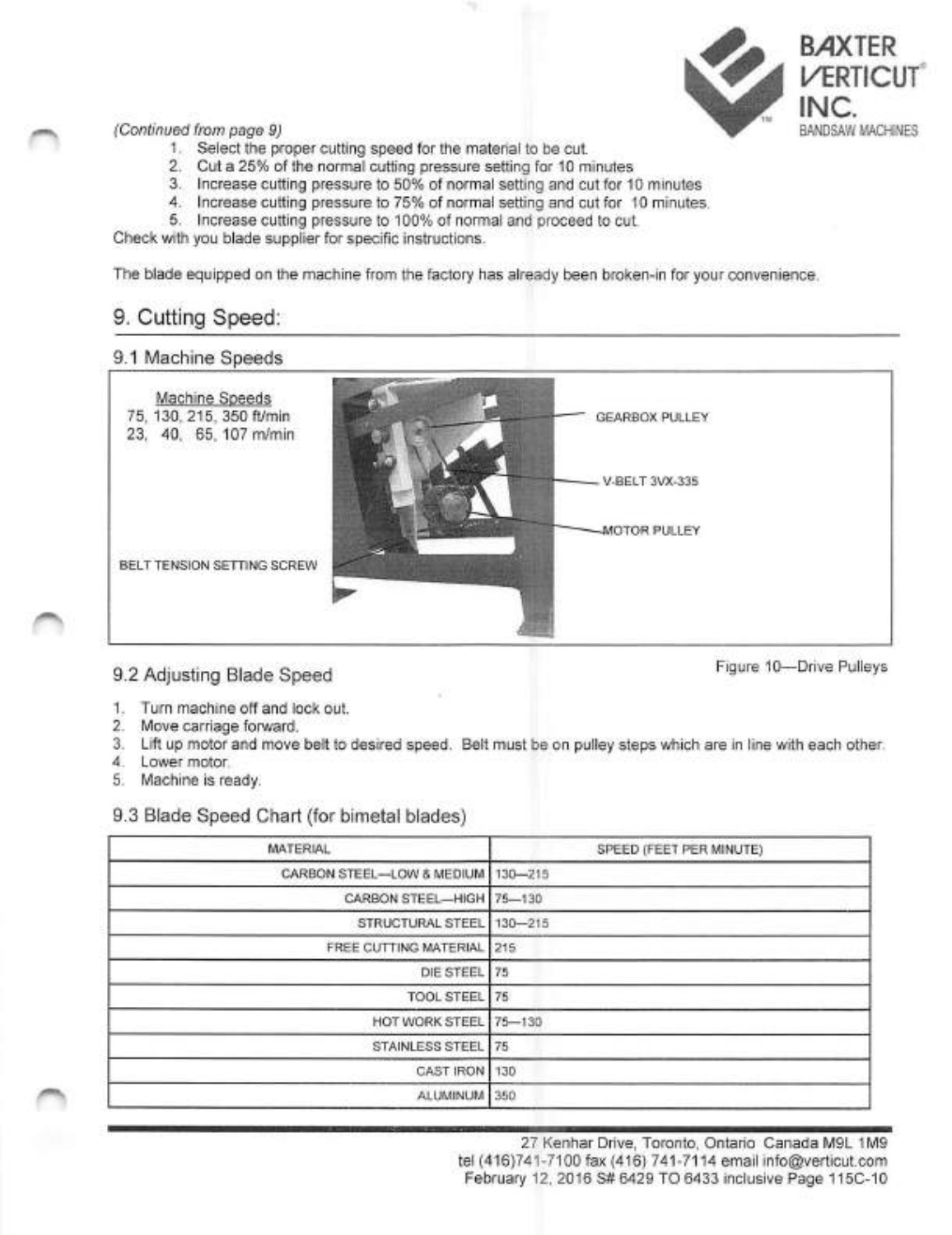

## 10. Cutting Trouble-Shooting Guide:

| PROBLEM                                        | PROBABLE CAUSE                                 | SOLUTION                                                                           |
|------------------------------------------------|------------------------------------------------|------------------------------------------------------------------------------------|
| excessive blade breakage                       | teeth too coarse                               | use finer pitch                                                                    |
|                                                | misalignment of guides                         | adjust blade guides                                                                |
|                                                | excessive tension                              | adjust blade tension                                                               |
|                                                | blade speed too fast                           | lower speed                                                                        |
|                                                | excessive feed                                 | reduce feed                                                                        |
| not cutting square                             | vise not square                                | square vise                                                                        |
|                                                | material not square                            | clamp material correctly                                                           |
|                                                | excessive pressure                             | reduce feed pressure                                                               |
|                                                | improper blade tension                         | adjust tension                                                                     |
|                                                | blade dull                                     | change blade                                                                       |
| blade twisting                                 | excessive blade pressure                       | adjust feed pressure                                                               |
|                                                | blade jamming in cut                           | decrease feed pressure                                                             |
|                                                | blade not in alignment with guide              | check guide for wear and adjust                                                    |
| teeth stripping                                | material not clamped securely in<br>vise       | clamp material firmly                                                              |
|                                                | gullets filling                                | use coarser pitch                                                                  |
|                                                | 3 teeth not in contact with<br>material        | use finer pitch                                                                    |
|                                                | excessive feed                                 | reduce feed                                                                        |
| early tooth wear                               | excessive speed                                | decrease speed                                                                     |
|                                                | blade too coarse                               | use finer pitch                                                                    |
|                                                | feed too low                                   | increase feed                                                                      |
| blade will not cut                             | blade teeth pointing in the wrong<br>direction | remove blade, turn blade inside<br>out, teeth must point in direction<br>of travel |
| motor fails to develop full power.<br>overload | low voltage                                    | correct supply voltage                                                             |
|                                                | power line overload                            | reduce load on line trips                                                          |
|                                                | under size wire                                | increase wire size and or<br>diameter                                              |
|                                                | air circulation to motor is<br>restricted      | clean air vents in motor                                                           |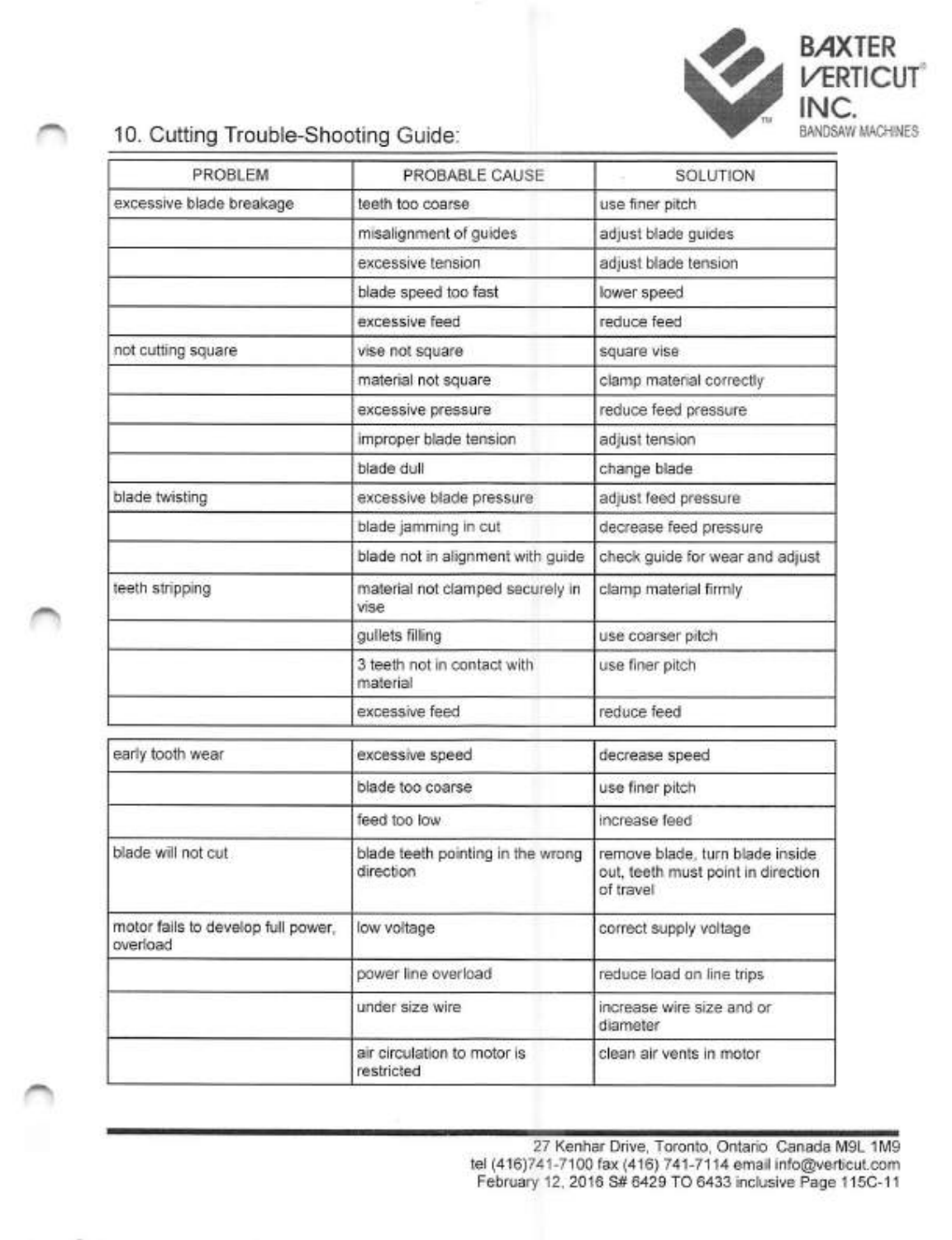## 11. Warranty:



The machine is warranted to be free from failure resulting from defective material and workmanship under proper use and service for a period of one year, single shift use, from the date of shipment to the end user. Baxter Verticut's sole obligation under this warranty is limited to repair or replacement without charge of any part which our inspection discloses to be defective, all work is done at Baxter Verticut's factory. A return goods authorization number must be first obtained and return freight must be prepaid.

The warranty does not cover maintenance and wear items, including but not limited to;, saw blade, belts, filters, oil, etc.

Electric motor, pumps, electric components, hydraulic components, hoses and any other items used in the construction of the machine, but not made by Baxter Verticut are subject to the warranty of the original equipment makers warranty.

Liability and or obligation by Baxter Verticut for damages, whether general, special or for negligence and expressly including any incidental and consequential damages is herby disclaimed. Baxter Verticut's sole obligation to repair or replace shall be the limit of its liability under this warranty. Baxter Verticut Inc. is not responsible for any consequential damage resulting from the failure of our machine, regardless of the cause.

This is the only warranty which applies.

#### 12. Lubrication:

| <b>ITEM</b> | LUBRICANT          | QUANTITY    | <b>FREQUENCY</b> |  |
|-------------|--------------------|-------------|------------------|--|
| Gearbox     | Argon EP1          | 1 Kilogram  | Yearly           |  |
| General     | Oil ESSO Febis K68 | As required | Daily            |  |

#### 13. Blade Alignment:

A new premium quality blade must be used.

Check to see if the blade is square to both the table and the miter block. If either the blade with the bed or the vise are not square the blade alignment must be reset.



#### 13.1 Blade Alignment—Guide Housing with Blade Figure 11—Top Blade Guide Assembly

- 1. Turn off saw.
- 2. Set the miter block to zero.
- 3. Raise the upper saw guide to 12" above the table
- 4. Inspect for contact between the blade guide rollers and the blade. The blade should be flat against the lower roller on the top guide and the top roll on the lower guide assembly.
- 5. If required loosen housing retaining nut and rotate housing until the roller just presses up against the blade. Note that only the inside roller needs to press 100% flat against the blade.
- 6. The housings should at approximately at a 40° angle clockwise from the vertical looking from the front of the machine.
- 7. Tighten the housing retaining nut.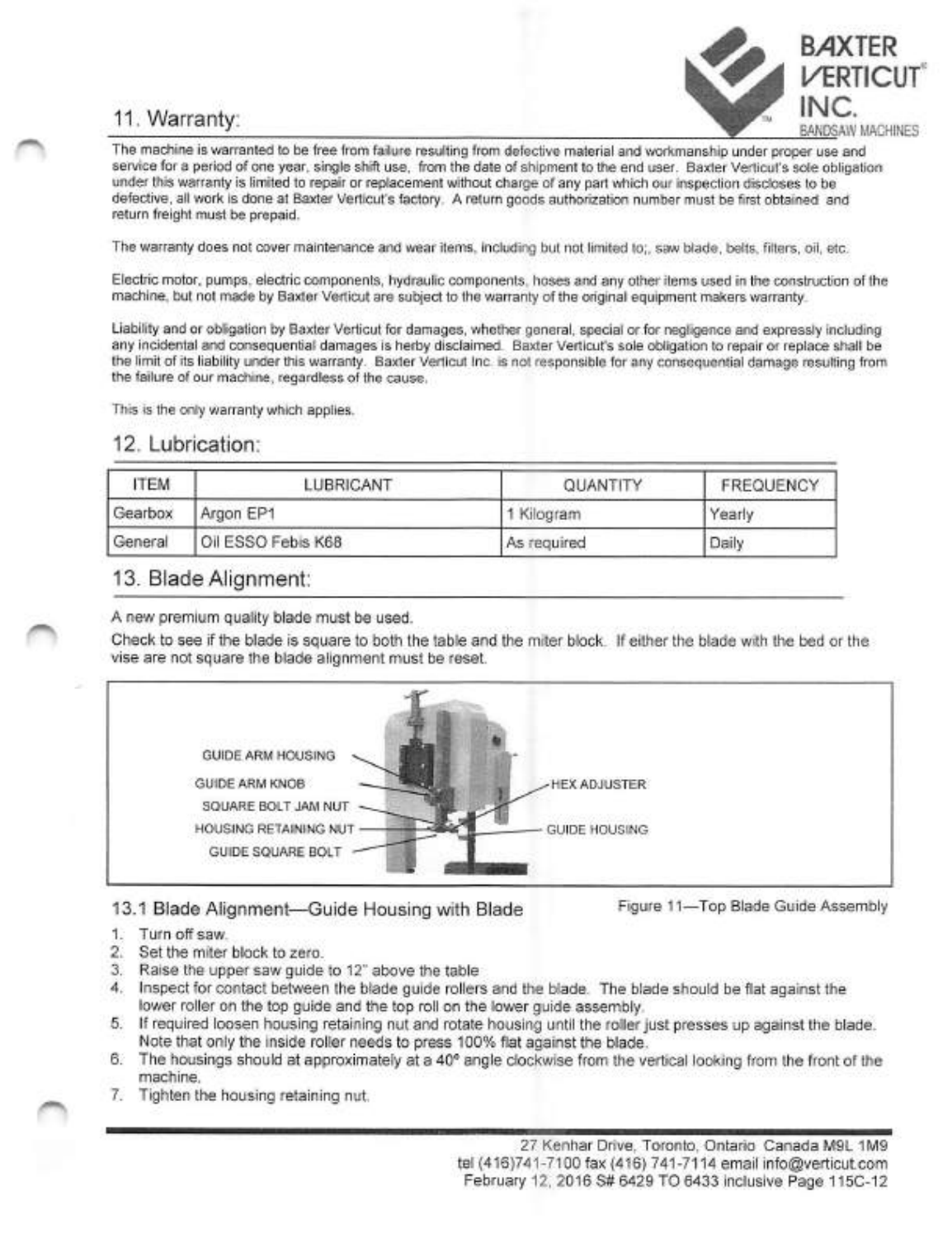

#### 13.2 Blade Alignment-Blade with Table

- 1. Turn off saw.
- 2. Set the miter block to zero.
- 3. Move the saw carriage to the forward position.
- 4. Raise the upper saw guide to 12" above the table
- 5. Check to see if the blade is square to the table.
- 6. If not square release the square bolt jam nut and rotate the guide square bolt until the blade is square to the table.
- 7. Tighten jam nut.

#### 13.3 Blade Alignment—Blade with Miter Block

- 1. Turn off saw.
- 2. Set the miter block to zero.
- 3. Move the saw carriage to the forward position.
- 4. Raise the upper saw guide to 12" above the table
- 5. Check to see if blade is square to the miter block.
- 6. Readjust miter block to make square.
- 7. Hold square on miter block and against blade. Retract carriage and see if movement is parallel to square.
- 8. If still not square start over as described in section 13.1 and 13.2.
- 9. If problems still exist contact the factory for further assistance.

### 14. Assembly Drawings:

14.1 Table, Clamp. Material Stop—^Assemblies;

| $1 - 7$<br>2 |                 |                       |
|--------------|-----------------|-----------------------|
|              | <b>ITEM</b>     | DESCRIPTION           |
|              |                 | MITER BLOCK           |
|              |                 | C-CLAMP               |
|              |                 | C-CLAMP PIN           |
| 10<br>5<br>a |                 | C-CLAMP SCREW         |
|              |                 | MATERIAL STOP FLAG    |
|              | B               | MATERIAL STOP HOUSING |
|              |                 | MOUNTING BAR          |
|              | 9               | KNOB                  |
|              | 10 <sub>1</sub> | TABLE                 |

Figure 12—Table Assembly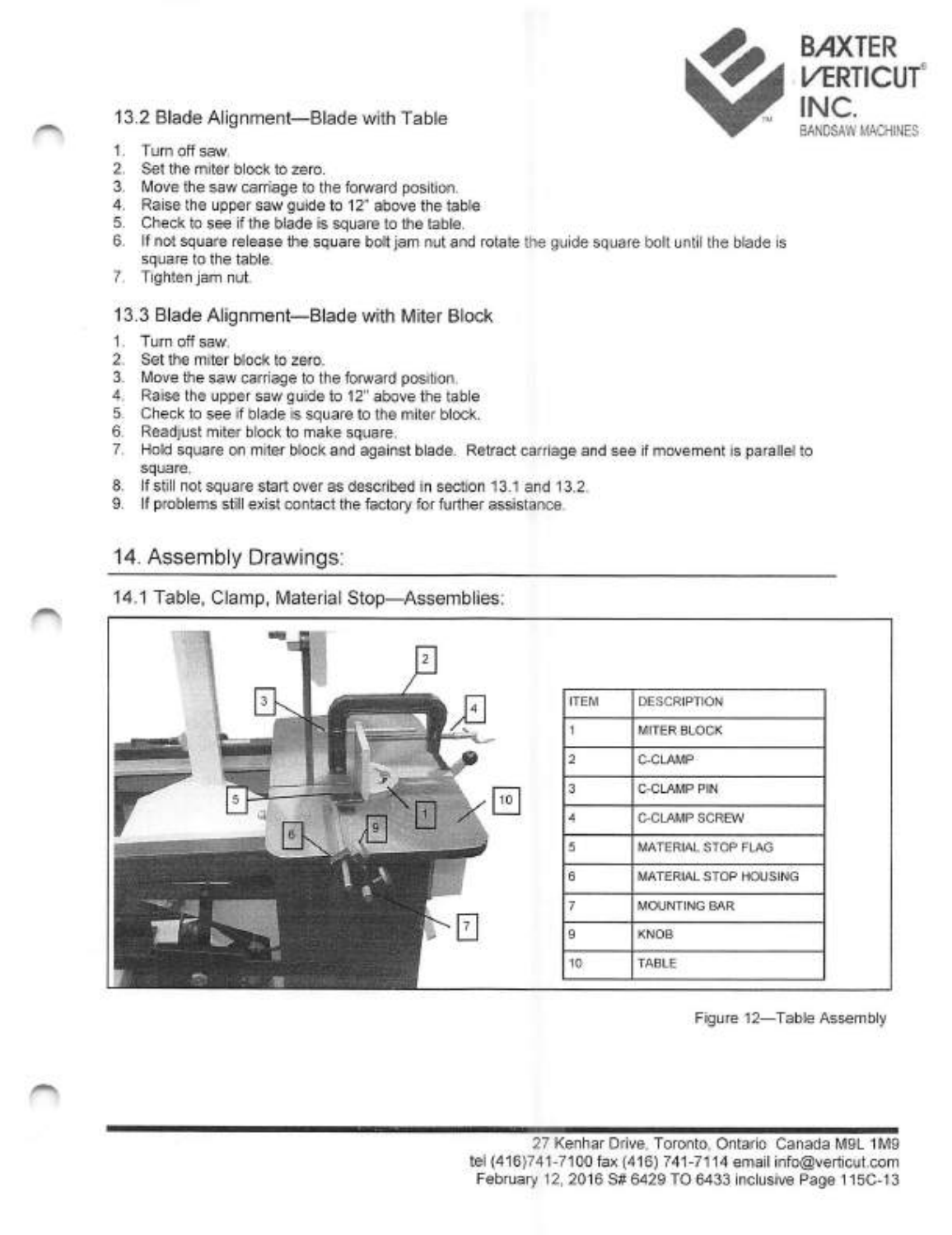#### 14.2 Blade Guide Assembly





14.3 Slide Assembly:





Figure 14—Slide Assembly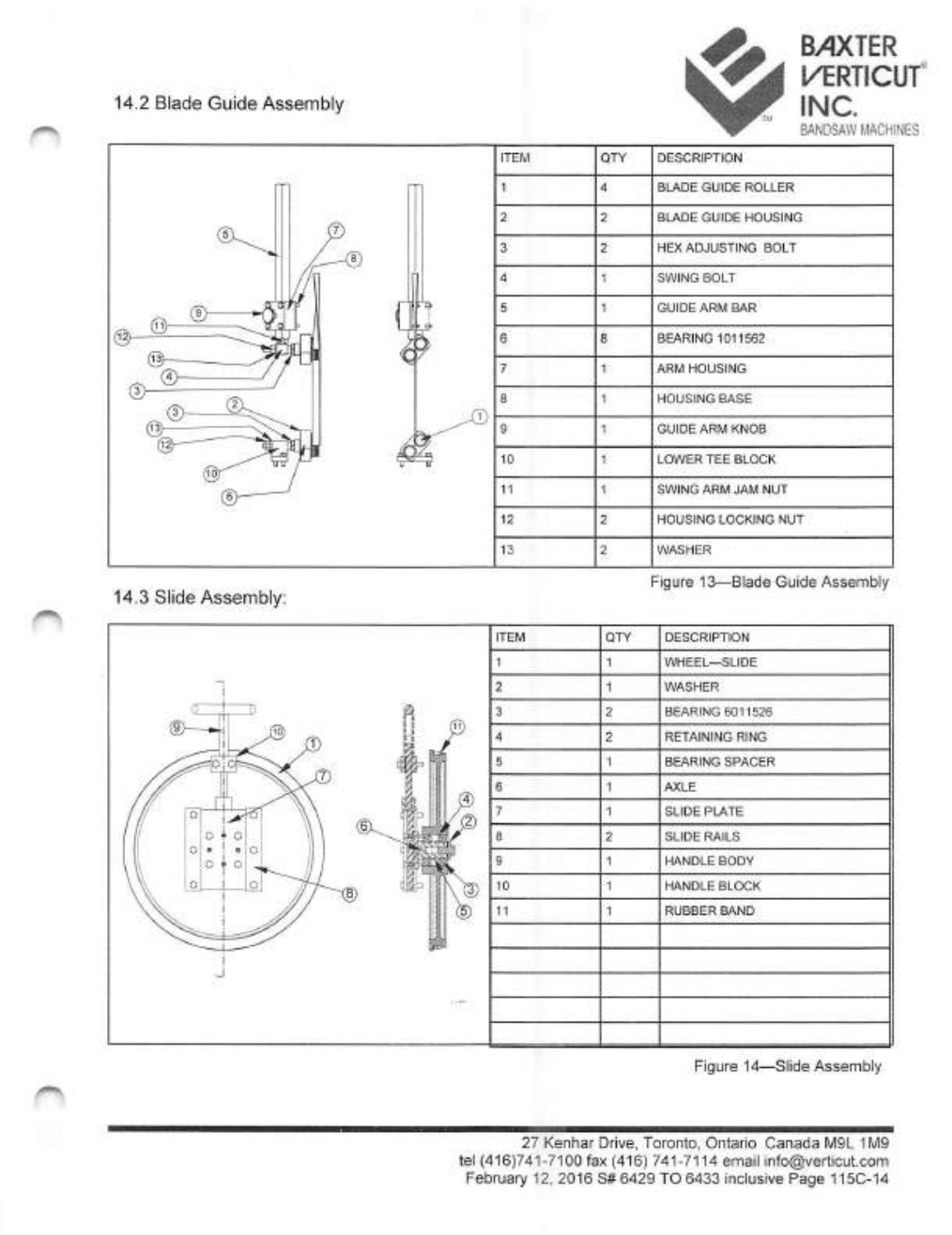#### 14.4 Drive Assembly:



|             |             | (9.1)<br>m            |             | T4)          |                      |
|-------------|-------------|-----------------------|-------------|--------------|----------------------|
| <b>ITEM</b> | QTY         | <b>DESCRIPTION</b>    | <b>ITEM</b> | QTY          | DESCRIPTION          |
|             |             | MOTOR 3/4 HP          | 13          |              |                      |
| 2           | 1           | MOTOR BASE            | 14.         |              |                      |
| з           | $\mathbf 2$ | MOTOR BASE BRACKET    | 15          | ۹            | OUTPUT SHAFT         |
| ă           | 1           | MOTOR TENSION SCREW   | 16          | $\uparrow$   | BEARING 8011526      |
| 5           | Ť           | PULLEY 4-STEP-MOTOR   | 17.         | Ŧ.           |                      |
| 6           | Ť.          | WHEEL WASHER          | 18          | $\mathbb{R}$ |                      |
| 7           | t           | PULLEY 4-STEP-GEARBOX | 19          | Ť.           |                      |
| 8           | 1           | VEE BELT (NOT SHOWN)  | 20          | 1            | RETAINING RING-LARGE |
| 9           |             |                       | 21          | v            | WHEEL-DRIVE          |
| 10          |             |                       | $22\,$      | ١            | WHEEL RUBBER BAND    |
| 11          |             | GEARBOX HOUSING       | $23\,$      |              |                      |
| 12          | ۰           | BEARING HOUSING       | $^{24}$     |              |                      |

<sup>14.5</sup> Carriage Roller Assembly: Figure 15-Drive Assembly



| <b>ITEM</b> | QTY     | <b>DESCRIPTION</b>        |
|-------------|---------|---------------------------|
| Ŧ.          | 2       | VEE ROLLER                |
| Z.          | 2       | BEARING 3011505           |
| 3           | z.      | RETAINING RING            |
| 4.          | $1 + 1$ | <b>ECCENTRIC ADJUSTER</b> |
| 6.          | ۴.      | <b>HUB WASHER</b>         |
| 6.          | 1.      | BEARING 5011506           |
| 7.          | ۹.      | ECCENTRIC AXLE            |
| 8           | Î       | ECCENTRIC RET. RING       |
| 9           | ١.      | WEIGHT ARM-SHORT          |
| 10          | T.      | WEIGHT ARM-LONG           |
| 11          | t.      | WEIGHT                    |
| 12<br>τ     |         | KNOB-WEIGHT               |

Figure 16—Carriage Roll Assembly